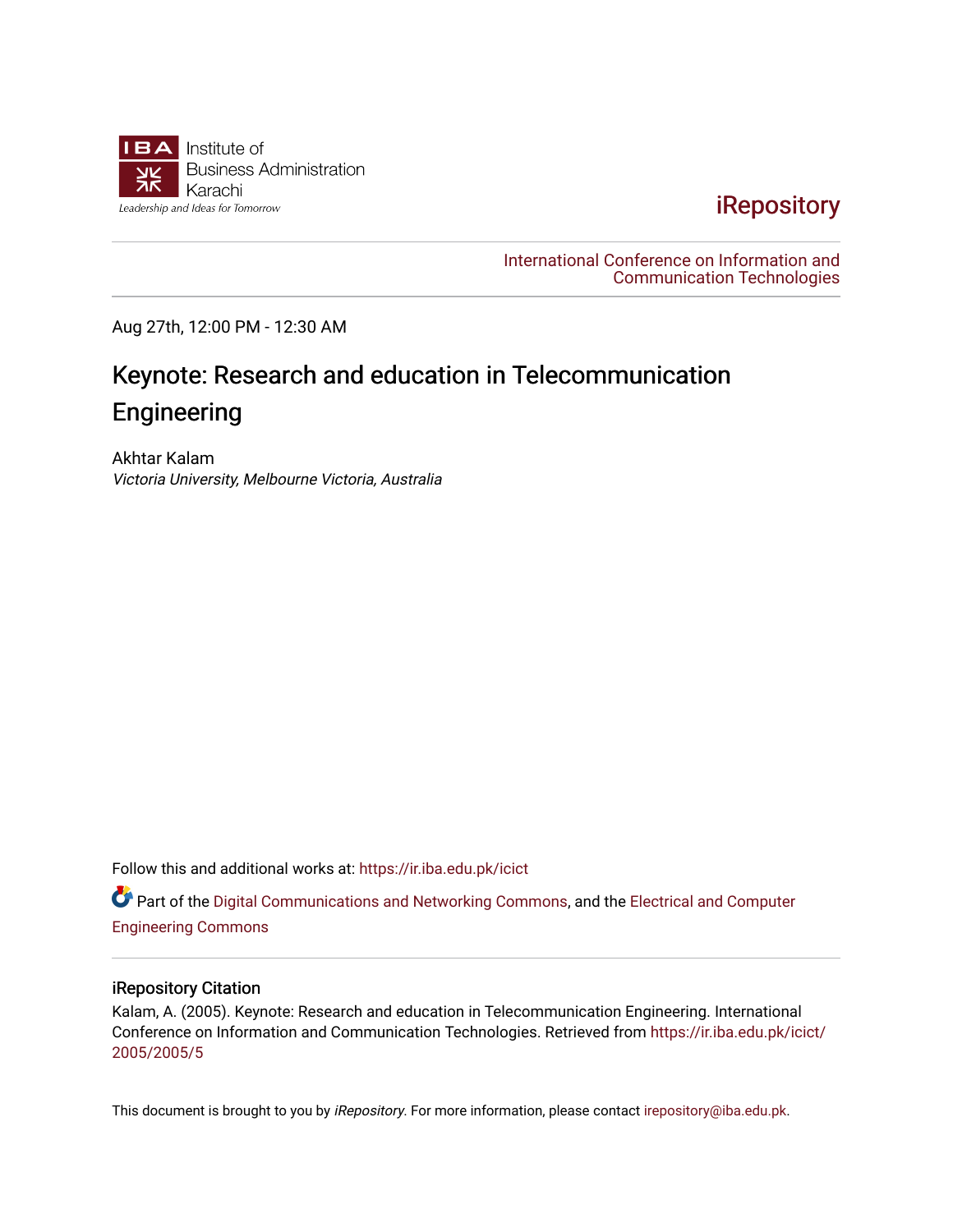# Research and education in Telecommunication Engineering

Akhtar Kalam Victoria University PO Box 14428, MCMC Melbourne, Victoria Australia 8001 akhtar.kalam@vu.edu.au

#### I. INTRODUCTION

Telecommunications over the past one hundred years has had a major influence on the development of society. Telecommunications will continue to play an increasingly important role in nearly every human endeavour in all nations of the earth.

Telecommunication industry is currently facing a technological revolution. In many countries, the number of cellular radio subscribers exceeds the subscribers of fixed telephony services. Internet technologies, such as VoIP and SIP, allow the convergence of traditional switched telephony services and data services of the internet to converge. New wireless access technologies compete and complete the services provided by the modern cellular radio networks. Ambient networks integrating heterogeneous networks and allowing dynamic selection of access revolutionise the business models of the teleoperators. Communication technology is becoming ubiquitous, sensors and actuators embedded in our environment will use wireless communication to adapt the environment to our current needs.

A mission of any electrical engineering department is to establish and nurture a national resource for education and research in the field of telecommunications. A primary goal is to provide continuing and advanced education in all aspects of telecommunications and associated technologies to students and experienced engineers presently employed in the industry. In addition to offering traditional courses in communications, information theory and coding, an electrical engineering department should offer courses in digital and cellular radio, advanced wireless propagation and communications, networks, data communications, satellite communications, fiber optic communications, and simulation of telecommunication systems. A wide range of research programs, both general and application-oriented, are to be conducted in all areas of telecommunications, and if support of local industry is there than the students are further motivated.

Courses presented by any Electrical Engineering department staff should be by those who have had outstanding industrial research careers, as well by other staff who are nationally known leaders from the local industry.

#### II. ATTRIBUTES OF TELECOMMUNICATION ENGINEERING

#### A. What is telecommunications engineering?

In earlier times communications involved signal fires, flags, drums, messengers and even carrier pigeons. Today telecommunications engineers create devices and systems to allow much more effective and longer distant communication. Morse code telegraphy was probably the first real use of electricity for telecommunications, followed by radio. Now <sup>a</sup> single optical fibre, the thickness of a human hair, could carry half a million digital television channels.

Society depends heavily on the breakthroughs in telecommunications engineering. Applications include satellites, next generation mobile phones, air traffic control, the internet and much more.

#### B. What do telecommunications engineers do?

Typical tasks include:

- 1. management of engineering teams
- 2. designing telecommunications equipment including modems, switches, routers and radio links
- 3. developing real-time computer systems including imbedded computer systems and their software
- 4. building and testing prototypes of new equipment including integral circuit components
- 5. predicting telecommunication system performance
- 6. taking action to optimise the performance of telecommunications systems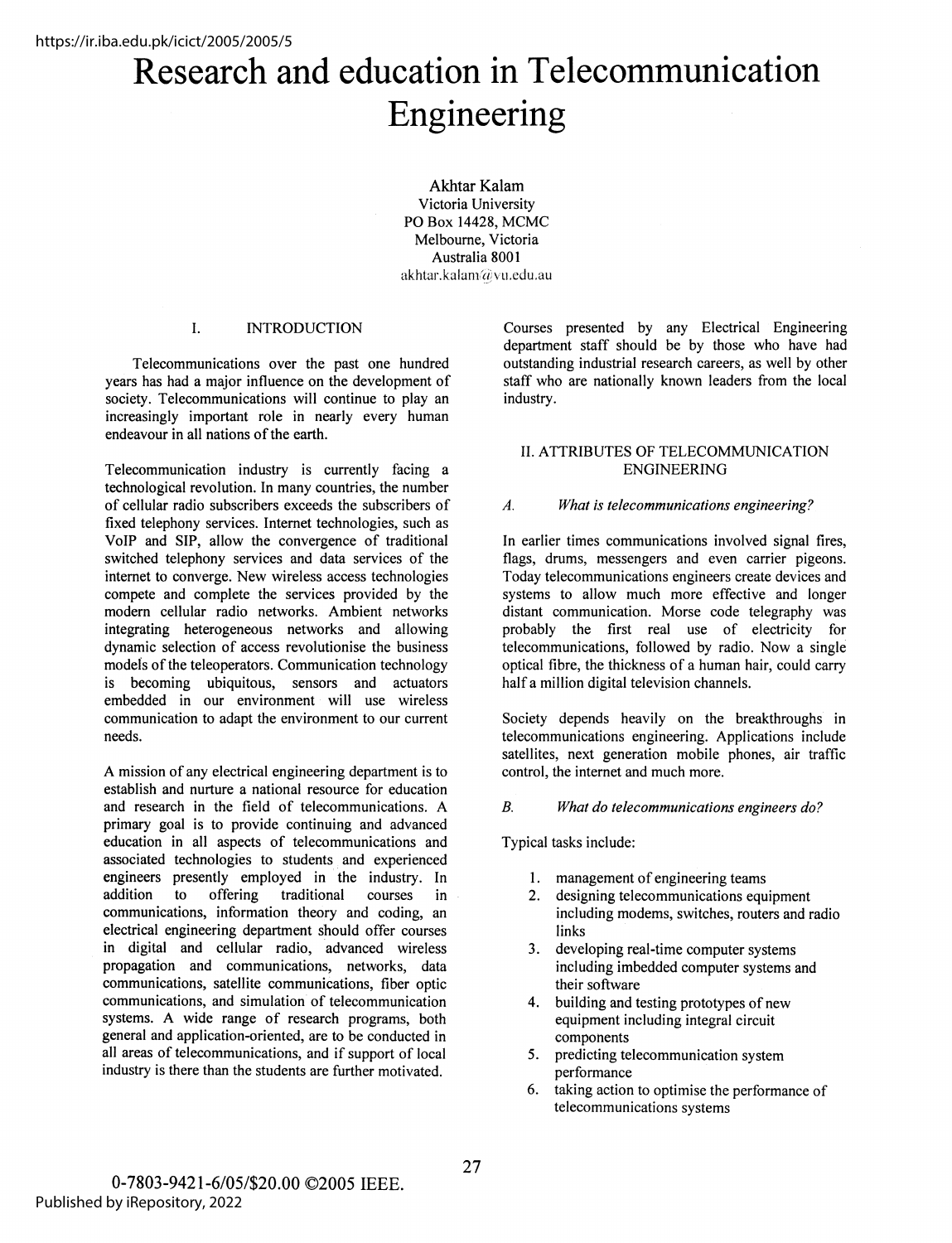- 7. providing technical support to marketing or customer service staff and telecommunications technicians
- 8. providing training for technical and engineering staff once new systems have been installed
- 9. supervising special research projects on next generation telecommunication systems.

#### C. Employment opportunities

Studies by industry and governments both in Australia and internationally confirm strong and accelerating employment opportunities.

Employers include manufacturers of radio, television, and other audio/visual, broadcasting, and receiving equipment. Others include the developers of hardware and associated software, including computer systems, interfaces, security devices, data concentration, data transmission, signalling, satellite and radio transmission, signalling, satellite and radio communications and telephone equipment. Still others are service organizations that provide broadcasting, consulting, data communications, entertainment, custom manufacturing, research and development and telecommunication system support.

Multimedia services are opening up communications possibilities and therefore employment opportunities not dreamed of a few years ago. Examples include video conferencing, interactive video on demand, internet broadcasting of conferences and training programmes and the real-time transfer of huge amounts of information. Companies worldwide are competing to be the first to market with products such as digital mobile phones and network components that support the full range of internet services into compact integrated circuit chip sets. Specialised terminal equipment will become available for new and innovative applications, including telepresence and shared virtual reality worlds, with almost all existing communication network equipment being enhanced or replaced with exciting new technologies.

#### III. TELECOMMUNICATIONS ACTIVITIES AT VICTORIA UNIVERSITY

#### A. Centre for Telecommunications and Micro-Electronics

The Centre was established within the Faculty of Health, Engineering and Science at Victoria University, Melbourne, Australia in late 2001. The Centre aims to provide excellence in research and development in telecommunication and micro-electronic technologies, particularly through the strong partnerships it has established with Government, industry and research centres both nationally and internationally. The majored objective of the Centre is to create technologies

that are required for future wireless telecommunication services and micro-electronic systems. The Centre pride itself in selecting research projects that benefit industry as well as being academically challenging.

- B. Affiliations
	- 1. Australian Telecommunications 'Research Centre
	- www.telecommunications.crc.org.au 2. Chipskills Programme
	- www.mmv.vic.gov.au/chipskills
	- 3. Australian Microelectronics Network AMN www.amn.org.au

#### C. Collaborative Links

#### 1. Australian Telecommunications Cooperative Research Centre (A TCRC)

The ATCRC is <sup>a</sup> cooperative research centre supported by Commonwealth Government of Australia. It is a research partnership between industry, universities and governments. The ATCRC is focused on developing solutions that deliver "anywhere, anytime, anything" enhanced mobile service access with defined Quality of Service (QoS) across packet networks to support multimedia applications. The research carried out by ATCRC partners are in the following areas:

- 1. Applications: Multimedia over wireless networks, Ipv6 handover.
- 2. Networking: AAL type 2-traffic management and switching, routing algorithms for IP.
- 3. Wireless: W-CDMA scanner, Multi-element antenna systems, Media-Cell, coding and modulation and multiuser detection.
- 4. Enabling Technologies: Electromagnetic compatibility, signal in electronic and communication systems.

#### 2. National Networked Tele Test Facility (NN7TF)

The NNTTF is a research facility established through funding through the Australian Government's Major National Research Facilities Program (MNRF). The NNTTF provides the state of the art research, education and training services using Agilent 93000 System-on-a-Chip (SoC) platform to satisfy the test demands for integrated circuit designs.

#### 3. Chipskills Programme

Chipskills programme is a partnership of universities, industries and Victorian Government that provides postgraduate and professional development courses in microelectronic engineering. This is the only course in Australia developed and delivered in cooperation with industry, (like Ericsson, NEC, Fujitsu, Robert Bosch,